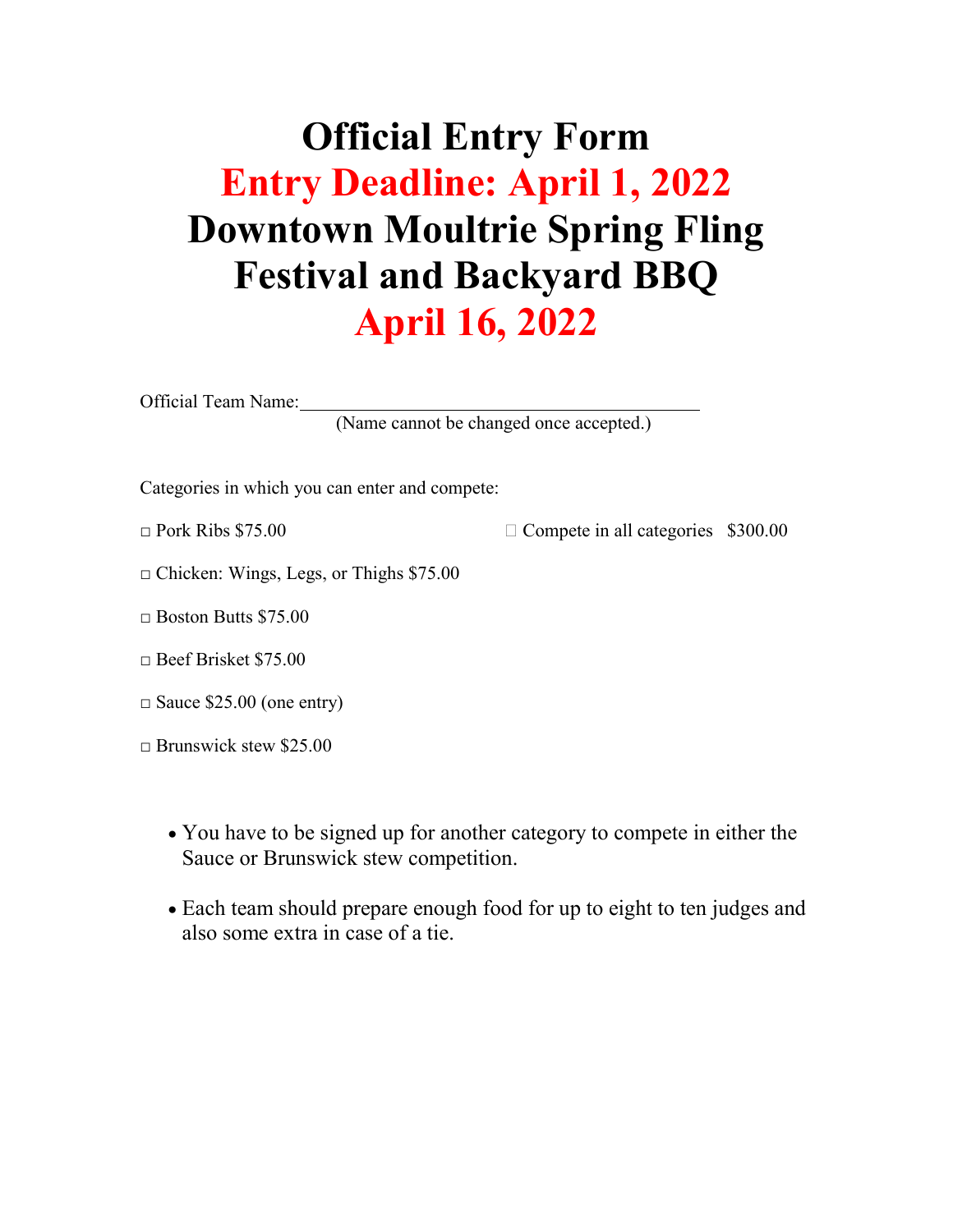|                                             | Team Contact and Chief Cook: National According of the Cook and Chief Cook:                                                                                                                                                                    |  |
|---------------------------------------------|------------------------------------------------------------------------------------------------------------------------------------------------------------------------------------------------------------------------------------------------|--|
|                                             |                                                                                                                                                                                                                                                |  |
|                                             | City: State: Zip Code                                                                                                                                                                                                                          |  |
|                                             |                                                                                                                                                                                                                                                |  |
|                                             |                                                                                                                                                                                                                                                |  |
|                                             |                                                                                                                                                                                                                                                |  |
|                                             | $3.$ $4.$                                                                                                                                                                                                                                      |  |
| On Friday, you can not set up before 6:30pm | NO EXCEPTIONS, we have to have time to get all vehicles out of the parking spaces.                                                                                                                                                             |  |
|                                             |                                                                                                                                                                                                                                                |  |
|                                             | If you are arriving on Friday, will you begin cooking that night?                                                                                                                                                                              |  |
| team has been accepted into the contest.    | The Contest Committee reserves the right to reject any application. If an application is<br>not accepted, entry fee will be refunded. No refunds of entry fee will be made once a                                                              |  |
|                                             | Any photograph or video authorized or taken by the Event staff of a team on site,<br>responses to questions in this application and prize-winning recipes may be used for<br>promotional purposes by the City of Moultrie Main Street Program. |  |
|                                             | Contestants agree to indemnify and hold the City of Moultrie and all other Festival                                                                                                                                                            |  |

Sponsors and, its employees, agents and volunteers harmless from any and all claims made against same, including, without limitation, all costs, liabilities, judgments, expenses, damages, or reasonable attorney's fees arising out of or in connection with (1) any structure created by Contestant(s), (2) any apparatus, equipment, or personal property used by Contestant(s), (3) any act of Contestant(s), its agents, invitees, participants, representatives, employees, servants, and assigns, and (4) any claims made on account or resulting from Contestant's participation in the contest.

I agree to abide by all Rules and Regulations of the Downtown Moultrie's Spring Fling and Backyard Barbecue contained in the application. I further agree to notify all members of the team I represent about these important rules:

Team Contact:

(signature required)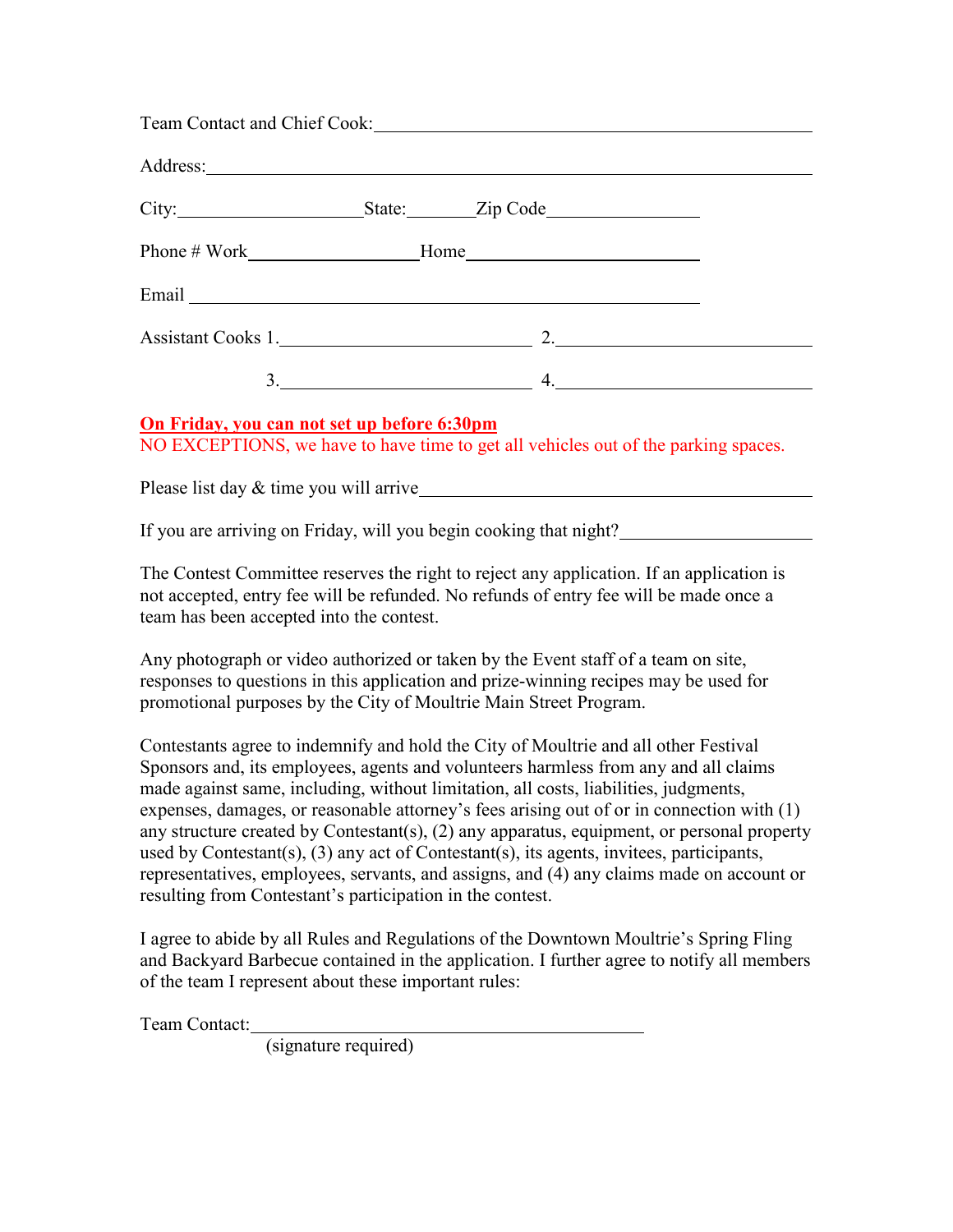### Contest Rules

1. COOKED ON SITE: All meats must be cooked on-site without pre-cooking or premarinating. Boiling of the meat before hand is not permitted. A team or cook must have their meat inspected before cooking or preparing to cook. (See schedule of events for inspection times.) Only after official inspection can the meat be marinated, rubbed, etc., as the cook wishes. All meat must remain on team's site after inspection and ready for turn-in.

2. SANITATION: Cooks are to prepare and cook meat in a sanitary manner. Cooking conditions are subject to inspection by the judging committee and local health department. Infractions identified by the judging committee shall be immediately corrected or the cook will be subject to disqualification. All meat must be kept at a temperature of 140 degrees Fahrenheit or higher will cooking or being held after cooking and be kept at 40 degrees Fahrenheit or lower before cooking. All cooking areas must be maintained in a neat and orderly manner and left as they found it on arrival. No pets are allowed in the cooking area. Water and electricity will be available to all sites. Each team must provide their own drip pan, electrical cord and water hose of at least 100 ft. and fire extinguisher.

3. COOKS MEETING: At least one member, including the person listed as Chief Cook, must attend the mandatory Cook's meeting. Turn-in boxes will be distributed and questions will be answered at this time. (See schedule of events for times.)

### Judging Process

4. BLIND NUMBER PROCESS: A blind judging system will be used. Each team will be issued a number. However, this number will be changed before submitting to the judging area. Prize money will be avaible after award ceremony.

5. JUDGING TRAYS: Styrofoam trays with hinged lids and without dividers will be given to each team for ALL entries. Containers for sauce, Brunswick stew, and chili will also be given out. All trays should be clean and free of any markings. Marked entries will be disqualified at the Bar-B-Que Committee's discretion. Chief Cooks are responsible for insuring containers remain clean and undamaged.

6. JUDGING TRAY CONTENTS: No garnishes, condiments, or tin foil are allowed in turn-in box – making this a "meat only" contest.

7. TURN-IN TIMES: A window of 15 minutes before the turn-in times will be recognized. Judging trays presented before or after the turn-in window will not be accepted. (See Schedule of Events for turn-in times.)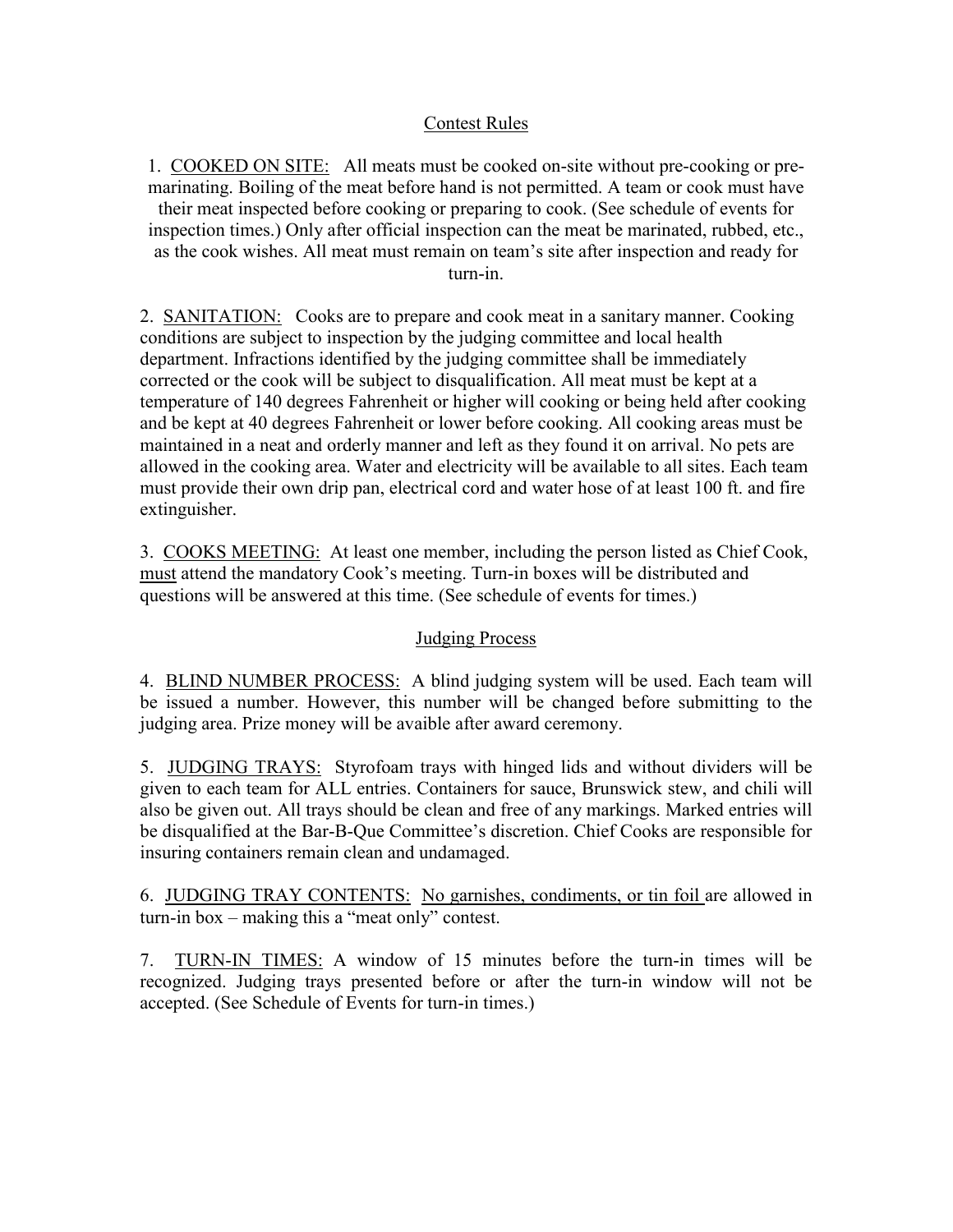8. JUDGING CRITERIA: A team of 6 judges will be assigned to each table. Each entry will receive 6 scores. Judges will assign a score from 6.0 to 10.0 for each sample after having tasted all samples (comparison-style judging), using 1/10 point increments. Individual scores will be given for Appearance, Taste and Tenderness. Scores will be mailed out the week following the festival.

9. DEADLINE: All registration forms, with appropriate entry fee, must be delivered to the following address on or before April 1, 2022. (Check or Money Order)

> City of Moultrie c/o Amy Johnson P.O. Box 3368 Moultrie, GA 31776

Barbecue is defined as pork meat (fresh or frozen and uncured prepared only on a wood and/or charcoal fire, basted or not as the cook sees fit, with any non-poisonous substances and sauces as the cook believes necessary.

A pork rib entry is defined by the Sanctioned Contest Network as the portion containing the ribs and further classified as a spare rib or loin rib portion. Baby back ribs are allowed. Country style ribs are not a valid entry.

Chicken should be cooked in either halves, breast, wing, thigh, or leg.

Teams may cook with any type of wood and/or charcoal. Other flammables (propane, compressed or liquid gas, etc.) may be used within the cooker ONLY to START the INITIAL fire. No type of flammable may be used within the cooker once the meat has been placed there. Flammables may be used outside and away from the cooker to make additional coals. Local fire and safety laws may prevent the use of any type of gas anywhere on the grounds at any time, and if so, these laws shall prevail. Electrical devices may be used within the cooker as long as they do not directly generate heat. Approved devices include rotisseries, fans and delivery systems for approved fuel (e.g.Traeger grills). Electric smokers, holding ovens or any other devices with heat producing electric coils are not allowed.

### Rocky Jones Spirit Award

All teams will be judged for the spirit award. Rocky Jones was a community hero who helped start our Backyard BBQ competition. Rocky wanted everyone to have fun and enjoy themselves while participating in the festival. We honor Rocky every year by giving away the spirit award. Teams will be judged on teamwork and campsite appearance.